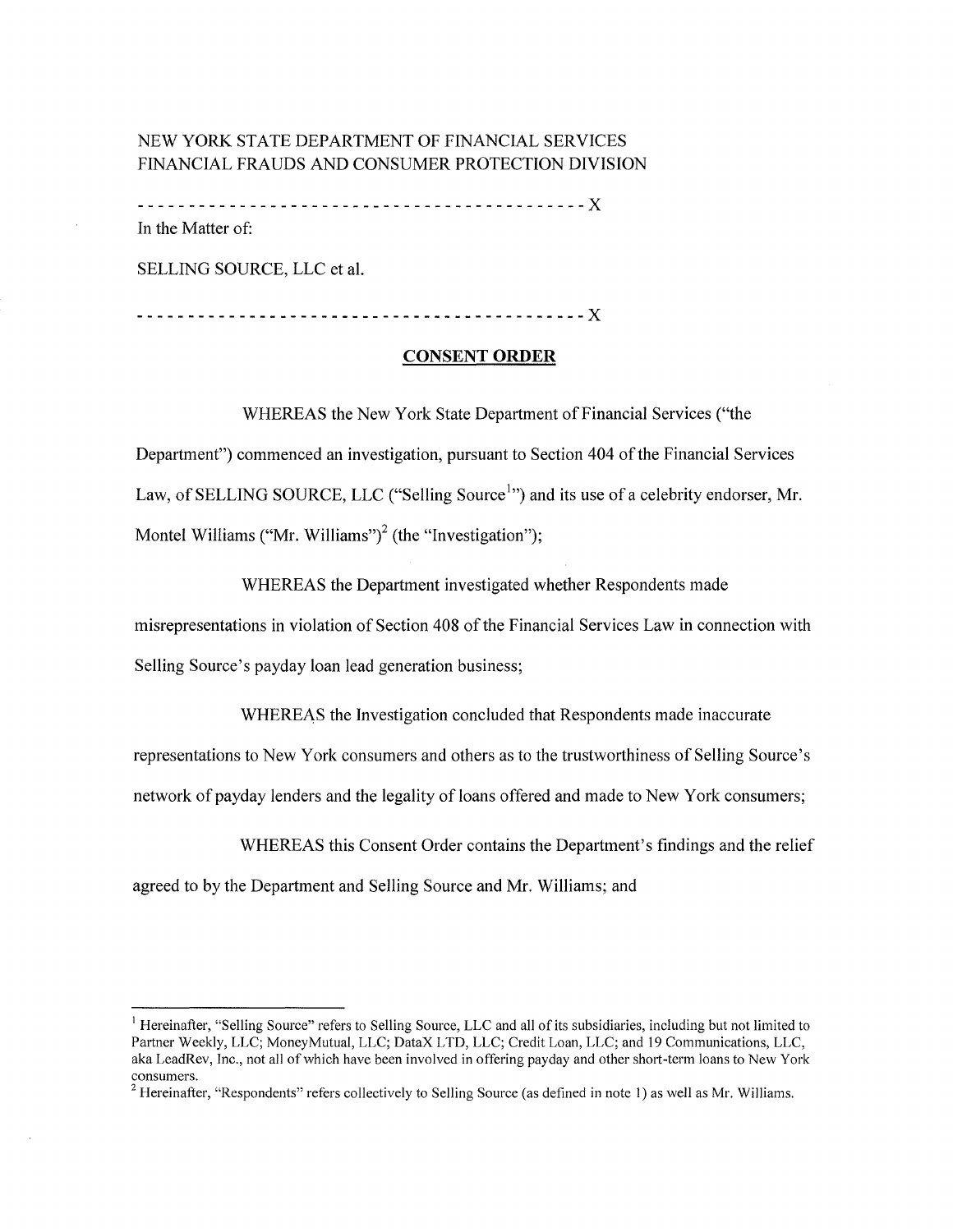WHEREAS Mr. Williams has represented to the Department that he does not wish to be associated with advertising or provide endorsements for loan products that do not comply with New York law;

NOW, THEREFORE, the Department and Selling Source and Mr. Williams are willing to resolve the matters cited herein in lieu of proceeding by notice and a hearing.

### **FINDINGS**

The findings of the Department's Investigation are as follows:

#### **Relevant Entities**

I. Selling Source, LLC is a Delaware limited liability company; its principal offices are at 325 East Warm Springs Road, Las Vegas, Nevada. Among other business activities, Selling Source operates a payday and other short-term lending lead generation business through a number of wholly-owned subsidiaries, principally MoneyMutual, LLC ("MoneyMutual"), Partner Weekly, LLC ("Partner Weekly"), and Credit Loan, LLC ("Credit Loan").

2. MoneyMutual is a Nevada limited liability company and acts primarily as a holding company for the MoneyMutual brand, including [www.MoneyMutual.com.](#) Until late 2013, MoneyMutual advertised payday loans and other short-term lending products online to New York consumers through [www.MoneyMutual.com](#) and other websites that it owns. The MoneyMutual brand was launched by Partner Weekly in 2009.

3. Partner Weekly, a Nevada limited liability company, is Selling Source's primary operating subsidiary in connection with payday loans and other short-term lending products, and acts as Selling Source's agent in running [www.MoneyMutual.com.](#) Through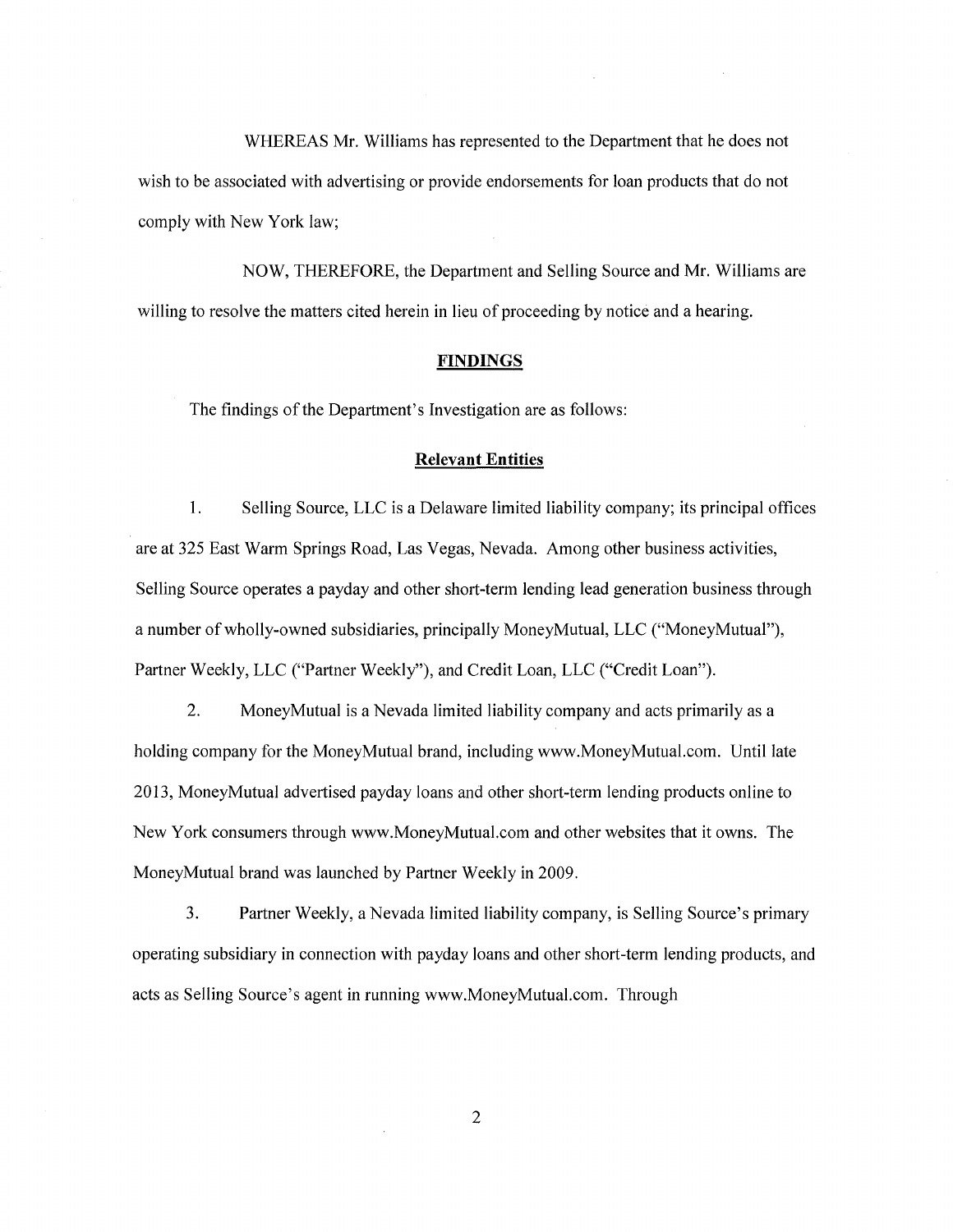[www.MoneyMutual.com,](#) [www.CreditLoan.com](#)<sup>3</sup>, Partner Weekly websites, and its affiliate marketing network, Partner Weekly collects leads for payday loans and other short-term loans, including installment loans, and sells such leads to Selling Source's network of at least 60 payday or other short-term consumer lenders.

4. Through these subsidiaries and otherwise, Selling Source solicits consumers for its network of payday lenders, and then sells certain personal and financial information provided by consumers after they express interest in obtaining a payday or other short-term loan (the "leads"). Selling Source offers these leads for sale to payday lenders. Once a lead is sold to a payday lender within its network, Selling Source redirects the consumer to that lender, who may offer the consumer a payday loan. The Department has found that these loans were made at annual percentage rates well above the limits established under New York law. Selling Source has represented to the Department that it is not a lender and is not affiliated with any lender other than as a contract partner.

5. London Bay Capital, LLC is a private equity company that acquired Selling Source in late 2007. London Bay Capital, LLC is the controlling member of London Bay-TSS Holding Company, LLC; London Bay-TSS Holding Company, LLC is the controlling member of London Bay-TSS Acquisition Company,  $LLC<sup>4</sup>$ ; and London Bay-TSS Acquisition Company, LLC is the controlling member of Selling Source. Selling Source has represented to the Department that the London Bay Entities were not involved in the day-to-day operations of Selling Source's payday lead generation business, although they did provide strategic advice on very large matters such as new markets.

 $3$  Credit Loan is another subsidiary of Selling Source, LLC acquired in 2011 that collects leads for payday and other short-term loan products through its website www.CreditLoan.com and sells these leads to Partner Weekl  $<sup>4</sup>$  London Bay Capital, LLC, London Bay-TSS Holding Company, LLC, and London Bay-TSS Acquisition</sup>

Company, LLC shall be referred to collectively as the "London Bay Entities."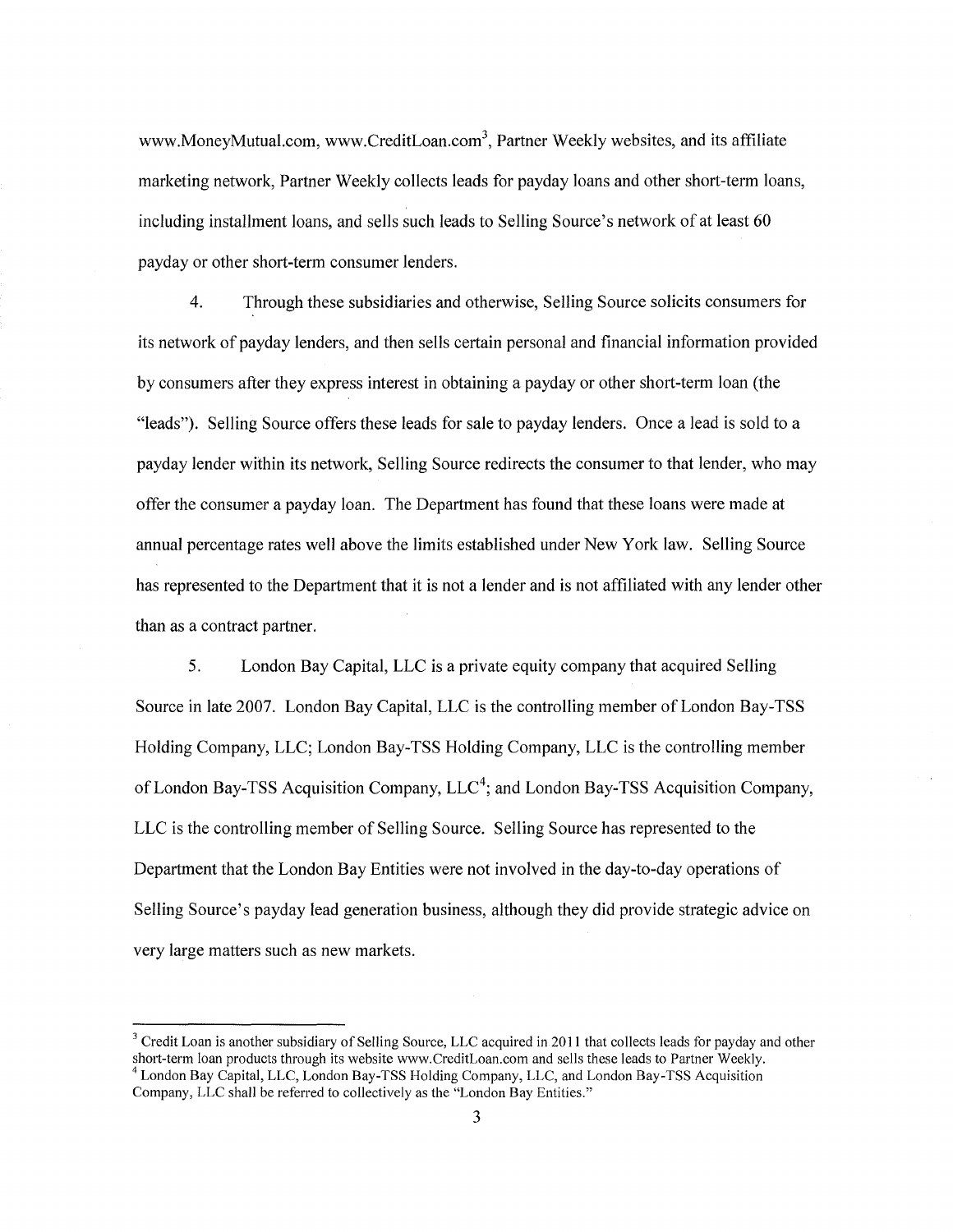6. Mr. Williams is a well-known public media personality and celebrity endorser residing in New York, New York. Since September 2009, Mr. Williams has endorsed Selling Source, its short-term loan lead generation services, and particularly its MoneyMutual brand. Mr. Williams and Selling Source have represented to the Department that Mr. Williams has no role in the day-to-day business operations of Selling Source or Money Mutual other than as a promoter and endorser of their products and services.

#### **Background**

7. Selling Source began advertising its MoneyMutual payday lending network to consumers in New York and across the nation in September 2009 via television, radio, print, and online advertisements (including website, email, and banner advertisements), as well as direct-toconsumer mailings. In addition, since 2011, Selling Source has advertised payday and other short-term loans, including installment loans, to consumers in New York and across the nation via the website [www.CreditLoan.com.](#) 

8. From September 2009 through November 2013, Selling Source collected and then sold to its network of at least sixty payday lenders more than 800,000 New York consumer leads.

9. Each lender in Selling Source's network paid Selling Source a fee for every lead that it purchased. In turn, Selling Source paid its endorser, Mr. Williams, a fixed fee for every lead that it sold through the MoneyMutual brand. Through this arrangement, Selling Source and Mr. Williams facilitated Selling Source's network of at least sixty lenders to make payday loans available to New York consumers.

10. Mr. Williams's likeness and express endorsement feature prominently in MoneyMutual television, radio, print, and online marketing, which emphasize Mr. Williams's desire to "to help [people] live better physically, spiritually, financially, and emotionally," and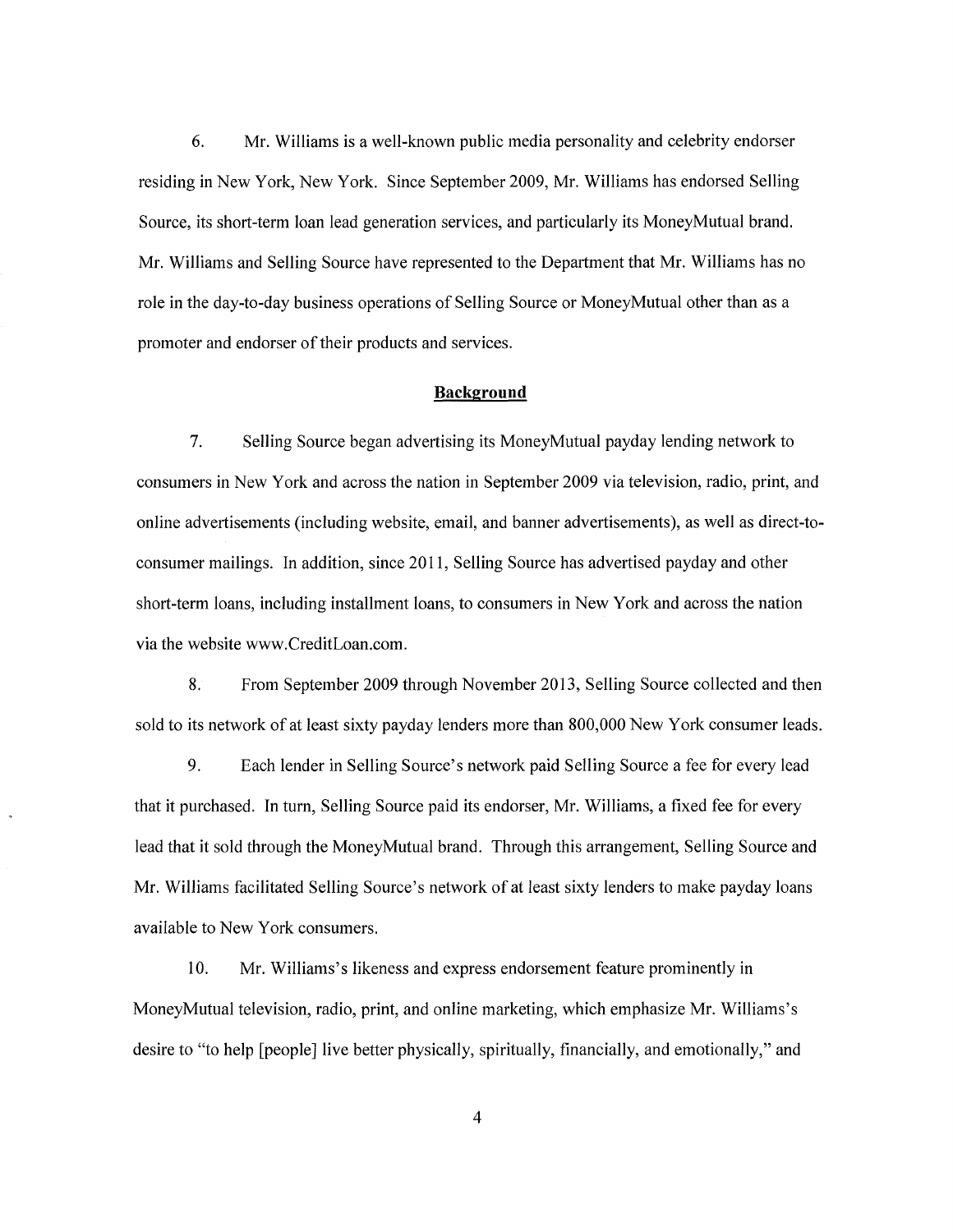present "MoneyMutual's online lending network [a]s the only source you can trust for finding a short term loan quickly and easily."

11. Selling Source and its MoneyMutual brand relied on Mr. Williams's endorsement activity to promote its services successfully; since 2009 Selling Source has generated millions of leads nationally.

12. New York General Obligations Law Section 5-501 and New York Banking Law Section 14-a prohibit consumer loans under \$250,000 made by nonbank lenders with an interest rate exceeding sixteen percent per annum. And New York Banking Law Section 340 also prohibits unlicensed, nonbank lenders from soliciting and making consumer loans of less than \$25,000 with interest rates exceeding sixteen percent per annum.

13. As Selling Source now acknowledges on its MoneyMutual website, "the typical representative APR range" for the loans advertised on its website is "somewhere between 261% and 1304% for a 14 day loan." To the extent they fell within this "typical representative APR range," the rates on the loans offered by lenders purchasing leads from Selling Source including the 800,000 New York consumer leads that Selling Source sold- were *sixteen to eighty-two times* the legal limit in New York.

14. Selling Source did not sufficiently warn New York consumers that the lenders to which it would connect them might offer them loans that violate the usury laws of New York. And the Department has not found evidence of a single loan offered to a New York consumer by any lender within Selling Source's network of over sixty lenders that complied with the usury limits established by New York law.

15. Selling Source was capable of filtering the consumer information it received by the state of each consumer. Nevertheless, Selling Source continued to accept leads from New York consumers and sell such leads to its network of payday lenders.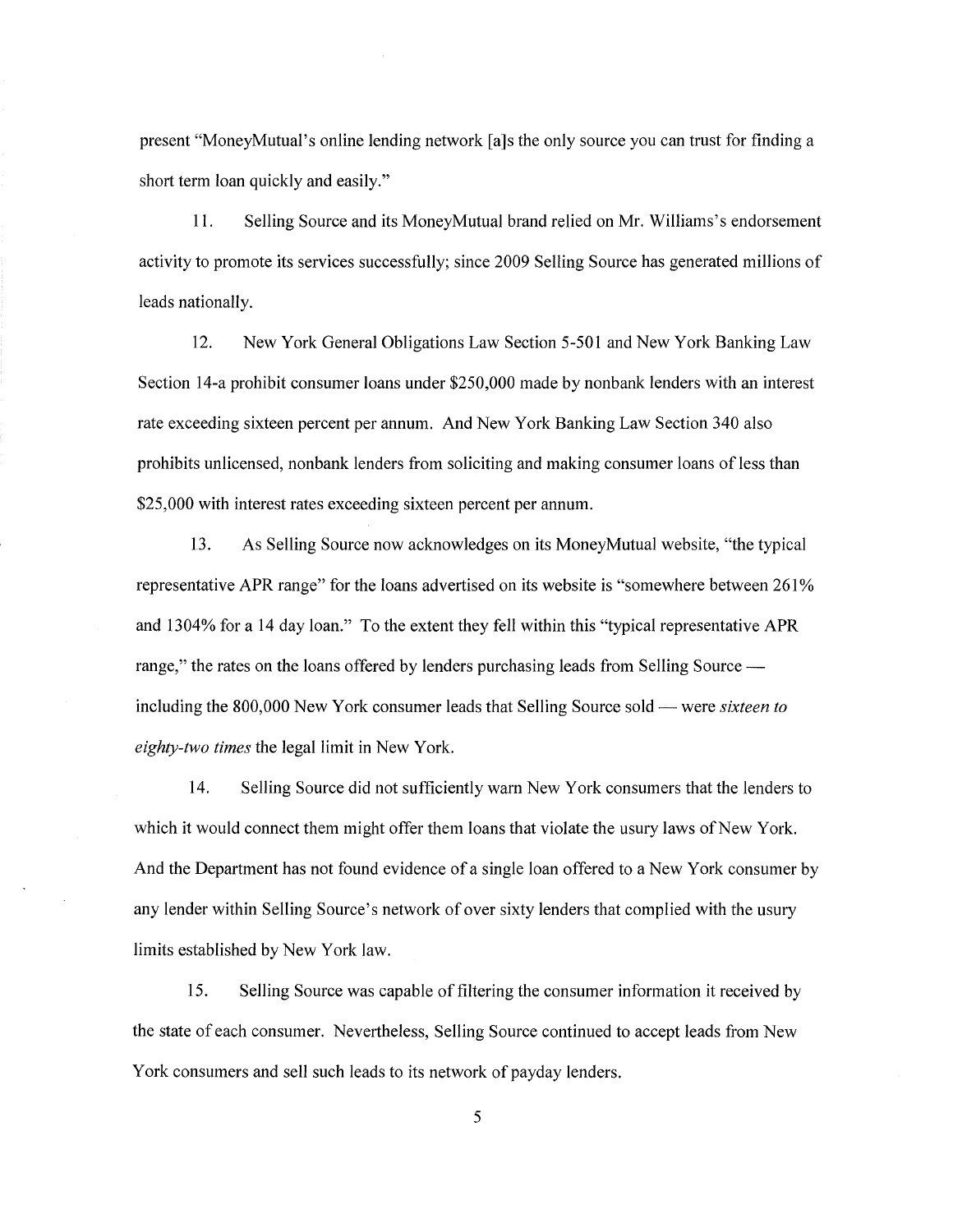16. On November 25, 2013, the Department issued documentary and testimonial subpoenas to Selling Source and Mr. Williams, and informed them it was investigating whether Selling Source had been offering or selling products or services or using Mr. Williams's endorsement in violation of New York law.

17. On November 27, 2013, Selling Source ceased selling the financial information of New York consumers to its network of payday lenders, including through its websites [www .MoneyMutual.com](#) and [www .CreditLoan.com.](#)

#### **Representations with respect to Financial Products or Services**

18. Selling Source advertised its MoneyMutual lead generation service to New York consumers as a service "to help people who are in dire financial conditions," and urged that "MoneyMutual's online lending network is the only source you can trust for finding a short term cash loan quickly and easily." Mr. Williams was featured as a celebrity endorser in these advertisements.

19. Selling Source also advertised to New York consumers that MoneyMutual would connect them to lenders providing "emergency" financing that would allow them to "avoid late fees" and other charges when faced with situations of unexpected or extraordinary need.

20. Aware of Mr. Williams's reputation for trustworthy, sound judgment and advice, Selling Source media and sales representatives at times assured New York consumers that the lenders to whom it was selling leads were legitimate because "Montel Williams has endorsed MoneyMutual and would not do so if it were not a legitimate company."

21. During this time, however, Respondents received or became aware of numerous complaints from aggrieved New York consumers struggling under the rates, fees, and repayment schedules demanded by MoneyMutual 's network of lenders.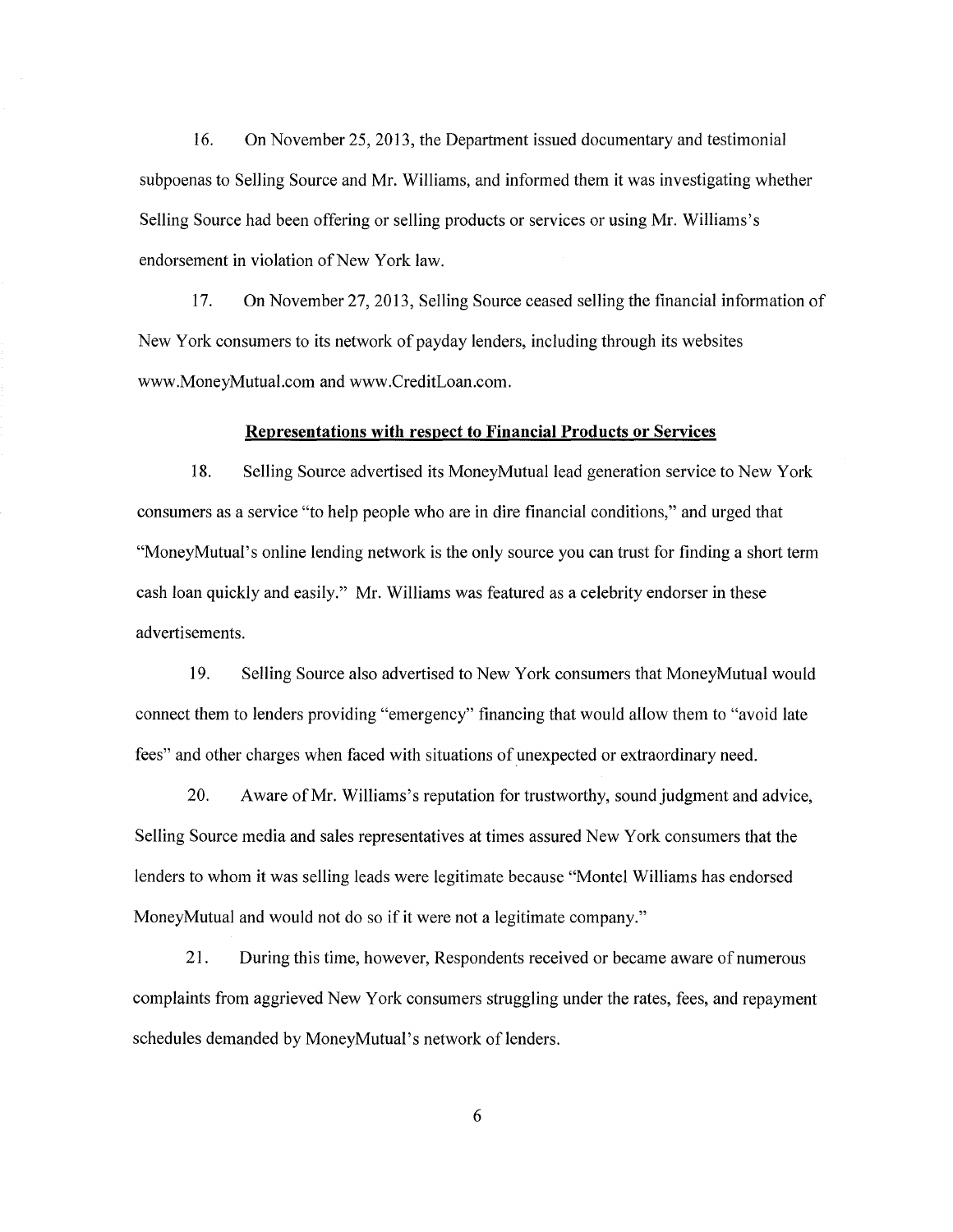22. Selling Source did not sufficiently warn consumers that the interest rates, charges, and repayment schedules offered by its "network of trusted lenders" often prevented consumers from being able to repay those loans on a timely basis, and caused them to roll over their loans or take out additional loans to pay off prior loans. Indeed, a former Selling Source CEO noted at least "55% of the people that come into MoneyMutual are 'repeat clients," that its lender clients reported a "60 to 70%" repeat borrower rate, and that special targeting of repeat, "Gold" customers could generate additional revenue for Selling Source if those customers took out additional loans to pay off prior loans.

23. In other words, the Department's Investigation found that Selling Source advertised and referred New York consumers to lenders making loans purportedly suitable for emergency, one-time, affordable and efficient use when those loans in fact contained terms that often led consumers to roll over their debt and obtain additional high-interest loans to pay off their prior loans.

#### **Violations**

24. The Department finds that Selling Source violated New York Financial Services Law Section 408 by engaging in the foregoing acts and practices.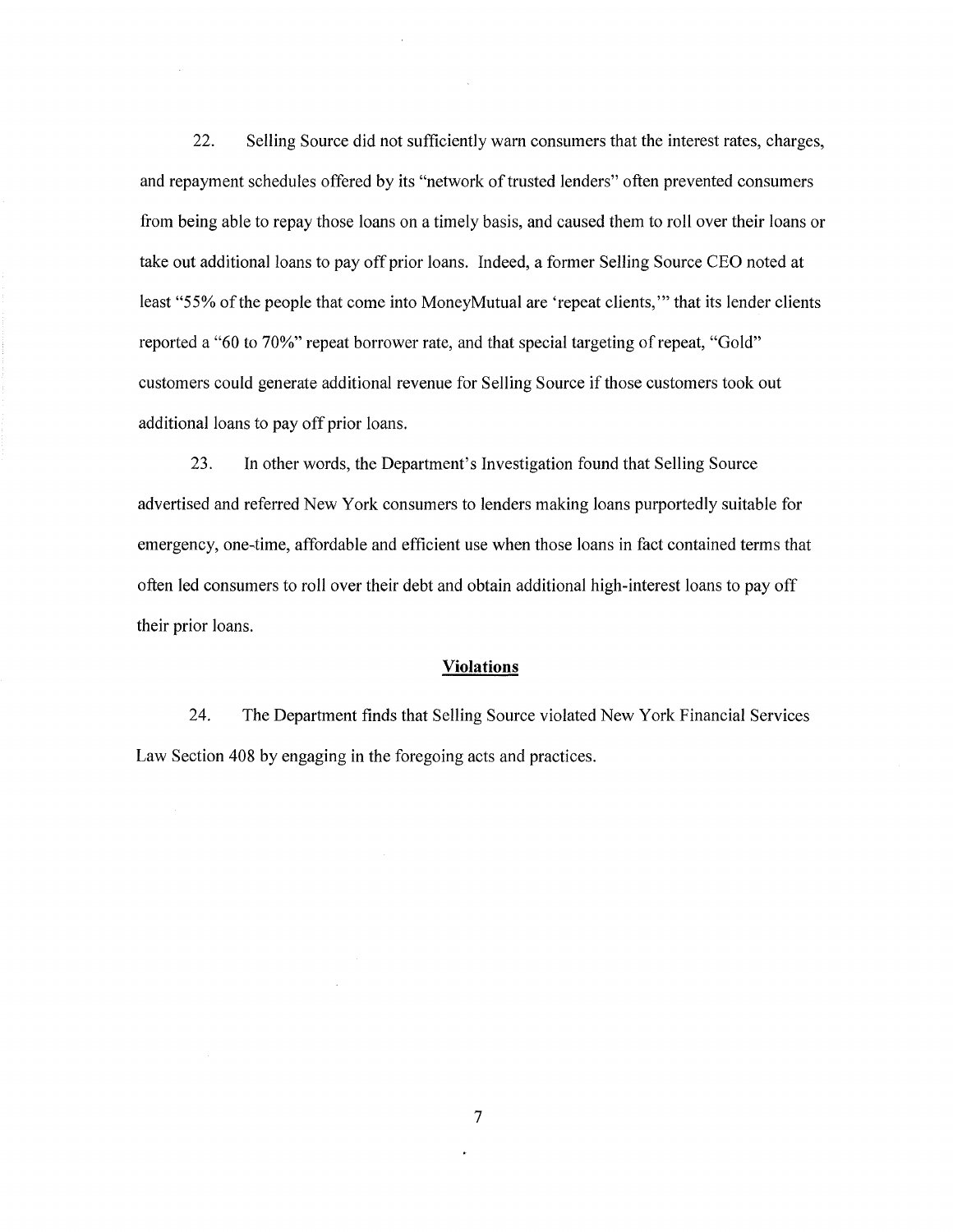#### **AGREEMENT**

### **IT IS HEREBY UNDERSTOOD AND AGREED** by Selling Source, Mr. Williams,

and their subsidiaries, affiliates, successors, assigns, agents, representatives, and employees, that:

### **I. Civil Penalty**

1. Selling Source shall pay a civil penalty of TWO MILLION, ONE HUNDRED THOUSAND DOLLARS **(\$2,100,000)** to the Department as follows:

2. No later than December 31, 2015, Selling Source shall send \$700,000 by wire transfer in accordance with the Department's instructions.

3. No later than December 31, 2016, Selling Source shall send a second payment of \$700,000 in accordance with the Department's instructions.

4. No later than December 31, 2017, Selling Source shall send a third payment of \$700,000 in accordance with the Department's instructions.

5. The Department's agreement to impose a civil penalty in the amount and on the payment schedule set forth herein is predicated on Selling Source's financial condition, as represented and affirmed by Selling Source and as supported by its submission of its financial statements for 2014 and preceding years, which have been audited by Grant Thornton LLP.

6. To the extent that Selling Source's "revenue," "gross profit," *or* "payroll and other employee benefits" as reported in its Consolidated Statement of Operations for 2015, 2016, or 2017 increase by fifty percent or greater from the amounts reported in its Consolidated Statement of Operations for 2014, all remaining amounts due under this Consent Order shall accelerate and become due within the second business quarter succeeding finalization of such statement. Selling Source shall not alter the accounting methods by which it has calculated the aforementioned categories in order to affect the obligations set forth herein, and shall submit its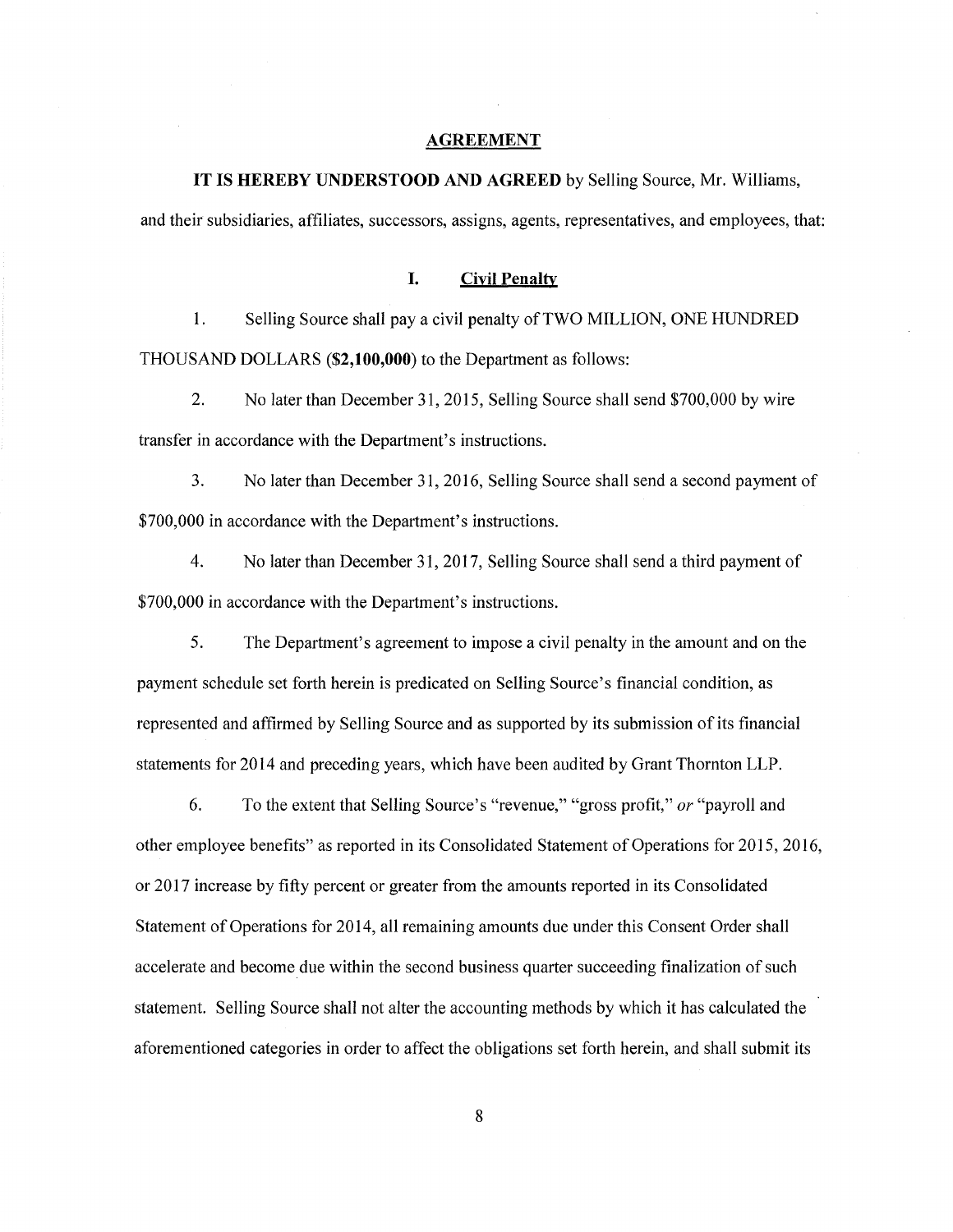complete audited financial statements to the Department until all payments required under this Consent Order have been made in accordance herewith.

7. Neither Selling Source nor any of its subsidiaries or affiliates shall, collectively or individually, seek or accept from any non-Respondent reimbursement or indemnification with regard to any or all ofthe amounts payable pursuant to this Consent Order, including, but not limited to, payment made pursuant to any insurance policy.

8. Selling Source agrees that it will not claim, assert, or apply for a tax deduction or tax credit with regard to any U.S. federal, state, or local tax, directly or indirectly, for any portion of the civil penalty paid pursuant to this Consent Order.

### **II. Remedial Reforms**

9. Selling Source agrees that none of the endorsements it has procured for Money Mutual shall apply henceforth to New York consumers. Mr. Williams agrees that his endorsement of MoneyMutual no longer extends to New York consumers. Further, as Mr. Williams has represented to the Department that he believes that products and services he endorses should be compliant with New York law, he agrees that he will not make any other endorsement of payday or other short-term loan products or services — including installment loans — that extends to New York consumers, for any company or entity whether or not affiliated with Selling Source, unless such loan products and services comply with New York law and the advertising therefor is consistent with the protections set forth in this Consent Order.

10. As may be applicable to each ofthem, Selling Source and Mr. Williams agree not to purchase, distribute, promote or otherwise cause to exist any New York State-specific advertisements, endorsements or other promotional materials for any lead generation or other financial service or product whose terms would violate any New York law, including the New York Banking, General Obligations, and Financial Services Laws. Selling Source shall also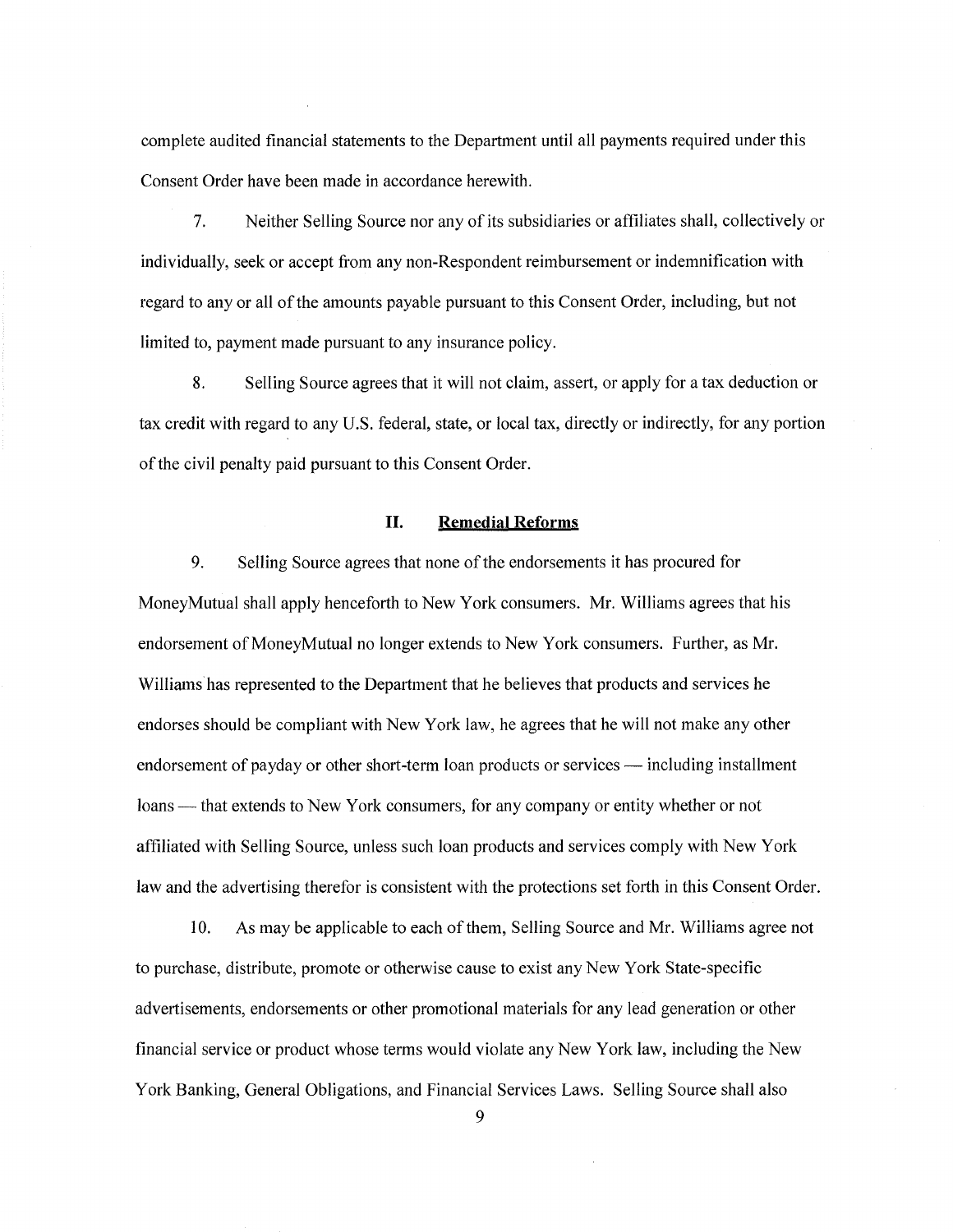make every commercially reasonable effort to ensure that nationwide and regional advertising media for the same categories of products or services — including but not limited to all media from or regarding Money Mutual and Credit Loan- be excluded from New York, including by removing New York postal codes, IP addresses, and phone numbers from consumer mailing, email, and call lists, and online and mobile targeted advertising. In addition, Mr. Williams agrees to cooperate with the Department by taking all commercially reasonable steps to ensure that Selling Source and its affiliates comply with these and all other terms of this Consent Order.

11. Subject to the full compliance of Selling Source and Mr. Williams with this Consent Order, nothing in this Consent Order shall prevent Selling Source and Mr. Williams from continuing to engage in national television, radio, and internet advertising.

12. Selling Source will not collect any financial or other personally identifiable information from any New York consumer for the purpose of offering, selling, selling leads for, or otherwise referring consumers to financial products or services unless the financial products or services being offered or sold comply with New York law. Nor shall Selling Source sell any financial or other personally identifiable information of any New York consumer for the purpose of offering, selling, selling leads for, or otherwise referring consumers to financial products or services unless the financial products or services being offered or sold comply with New York law. To this end, within ninety (90) days of the Effective Date, Selling Source will, on www.MoneyMutual.com, www.CreditLoan.com, and any other website it owns or operates:

- a. Require all consumers to enter a zip code before their information may be saved, stored, or included as a lead in any transaction.
- b. Contain on the landing and/or homepage a clear and conspicuous requirement that consumers enter their zip code before any other personal or financial information is solicited or accepted from any consumer. For purposes of this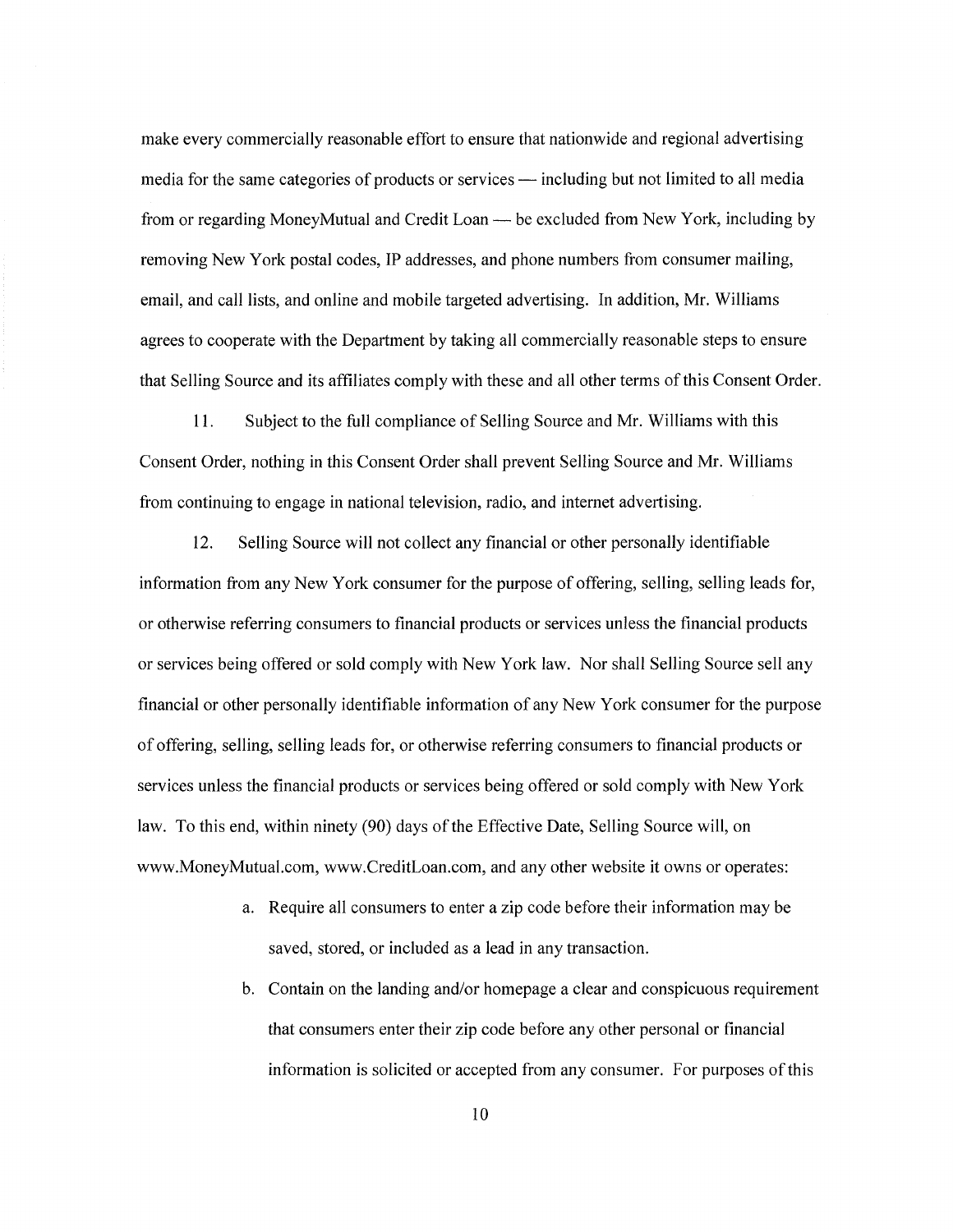Consent Order, the term "clearly and conspicuously" or "clear and conspicuous" means that the statement, representation or term being disclosed is of such size, color, contrast, and/or audibility and is so presented as to be readily noticed and understood by the person to whom it is being disclosed. If such statement is necessary as a modification, explanation, or clarification to other information with which it is presented, it must be presented in close proximity to the information it modifies, in a manner so as to be readily noticed and understood. In addition to the foregoing, in interactive media, the disclosure shall also be unavoidable *(i.e.,* no click-through required to access it), and shall be presented prior to the consumer incurring any financial obligation.

- c. Disable the website from accepting any applications from or storing information submitted by applicants who enter a New York zip code in the relevant address field(s) of any of the landing page, home page, or portions of any website in which a zip code is requested or required.
- d. Redirect any consumer who has entered a New York zip code by linking them to the following Department URL:

http://www.dfs.ny.gov/consumer/dangerousloans.htm.

13. Selling Source agrees that, within ninety (90) days of the Effective Date, all written advertisements, endorsements, and other promotional materials for payday or other shortterm loans, including installment loans, in whatever medium presented, shall clearly and conspicuously state: **"This service is not available in New York or to New York borrowers due to interest rate limits under New York law."**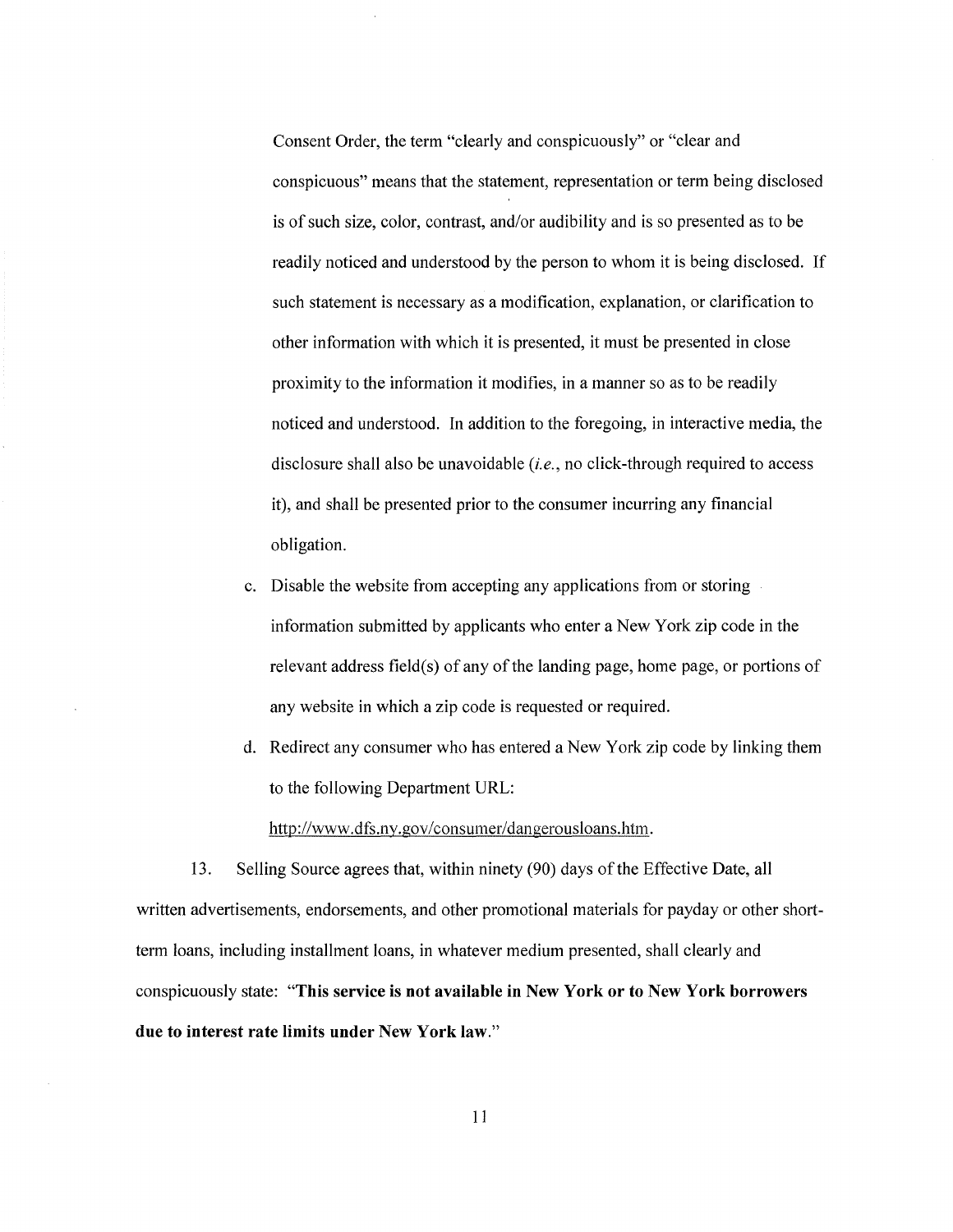14. Selling Source agrees that, within ninety (90) days of the Effective Date, all recorded or spoken or otherwise audible advertisements, endorsements, and other promotional materials for or concerning payday or other short-term loans, including installment loans, will include a clear and conspicuous audio overlay of the language stated in Paragraph II(13) and that such language will be recorded at a speed and volume equal to the slowest words per minute and loudest volume of any other portion of the advertisement or endorsement.

 15. Mr. Williams agrees that, within ninety (90) days of the Effective Date, he will shall include a clear and conspicuous audio overlay recording by him of the language stated in confirm and ensure that all recorded or spoken or otherwise audible advertisements, endorsements, and other promotional materials that he records for or concerning Selling Source Paragraph II(13) and that such language will be recorded at a speed and volume equal to the slowest words per minute and loudest volume of any other portion of the advertisement or endorsement.

16. Within ninety (90) days of the Effective Date, Mr. Williams shall confirm and ensure that Selling Source does not use any endorsement of his unless the disclaimer language set forth in Paragraph II(13) is stated clearly and conspicuously with it.

 Section II of the Consent Order. Within fifteen (15) business days of the Effective Date, Selling 17. Within fifteen (15) business days of the Effective Date, Selling Source shall amend all relevant contracts, including contracts with third parties, to reflect the provisions of Source and Mr. Williams shall amend all relevant contracts as between them to reflect the provisions of Section II of the Consent Order.

18. On August 1, 2015, Selling Source shall produce to the Department representative copies of all advertisements (including, but not limited to, magazine and newspaper advertisements and advertisements available on or distributed over the Internet, videotapes, radio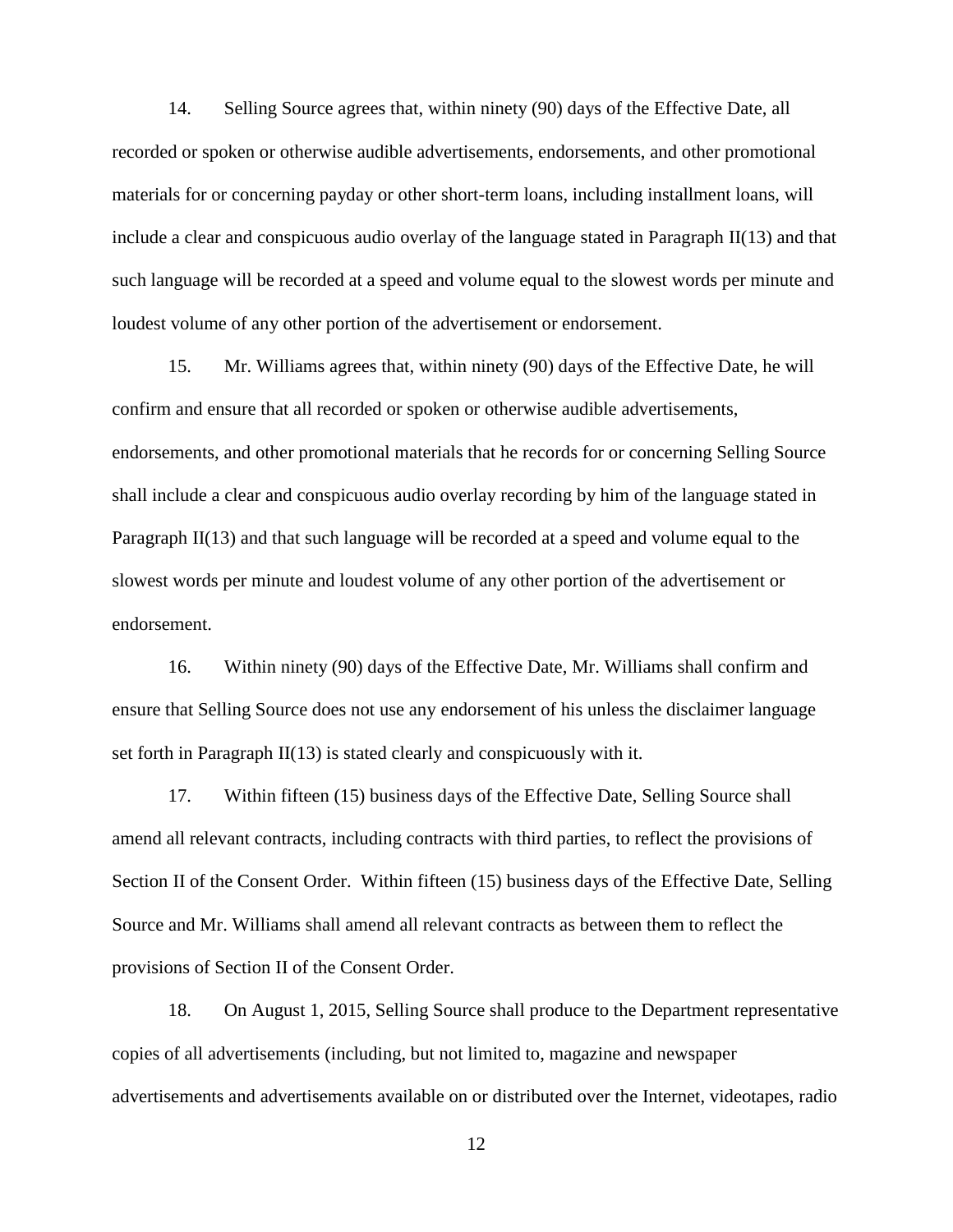through July 1, 2015. On each successive first day of August for the years 2016 and 2017, produce representative copies of advertisements upon the Department's request. and television broadcast scripts, handbooks, guidebooks, and website materials, including all click-through materials) published or aired from the Effective Date of this Consent Order Selling Source shall produce to the Department all such advertisements published or aired between July 2 of the preceding year and July 1 of that year so as to ensure that the Department receives representative copies of all advertisements published or aired by Selling Source between the Effective Date of this Consent Order and July 1, 2017. Thereafter, Selling Source shall

### **III. Other Relief**

 19. Selling Source and Mr. Williams admit to the authority of the Department to effectuate this Consent Order. Selling Source will cease and desist from engaging in any acts in violation of the Banking Law, General Obligations Law, or Financial Services Law and will comply with those and every other applicable New York law.

## **IV. Breach of the Consent Order**

 20. In the event that the Department believes Selling Source and/or Mr. Williams to notice to Selling Source and/or Mr. Williams as the case may be and either or both must, within opportunity to rebut the evidence, if any, of the Department that a Breach has occurred and, to be materially in breach of this Consent Order ("Breach"), the Department will provide written ten (10) business days from the date of receipt of said notice, or on a later date if so determined in the sole discretion of the Department, appear before the Department and shall have an the extent pertinent, demonstrate that any such Breach is not material or has been cured.

 make the required demonstration within the specified period as set forth in Paragraph IV(20) of 21. The Parties understand and agree that failure to appear before the Department to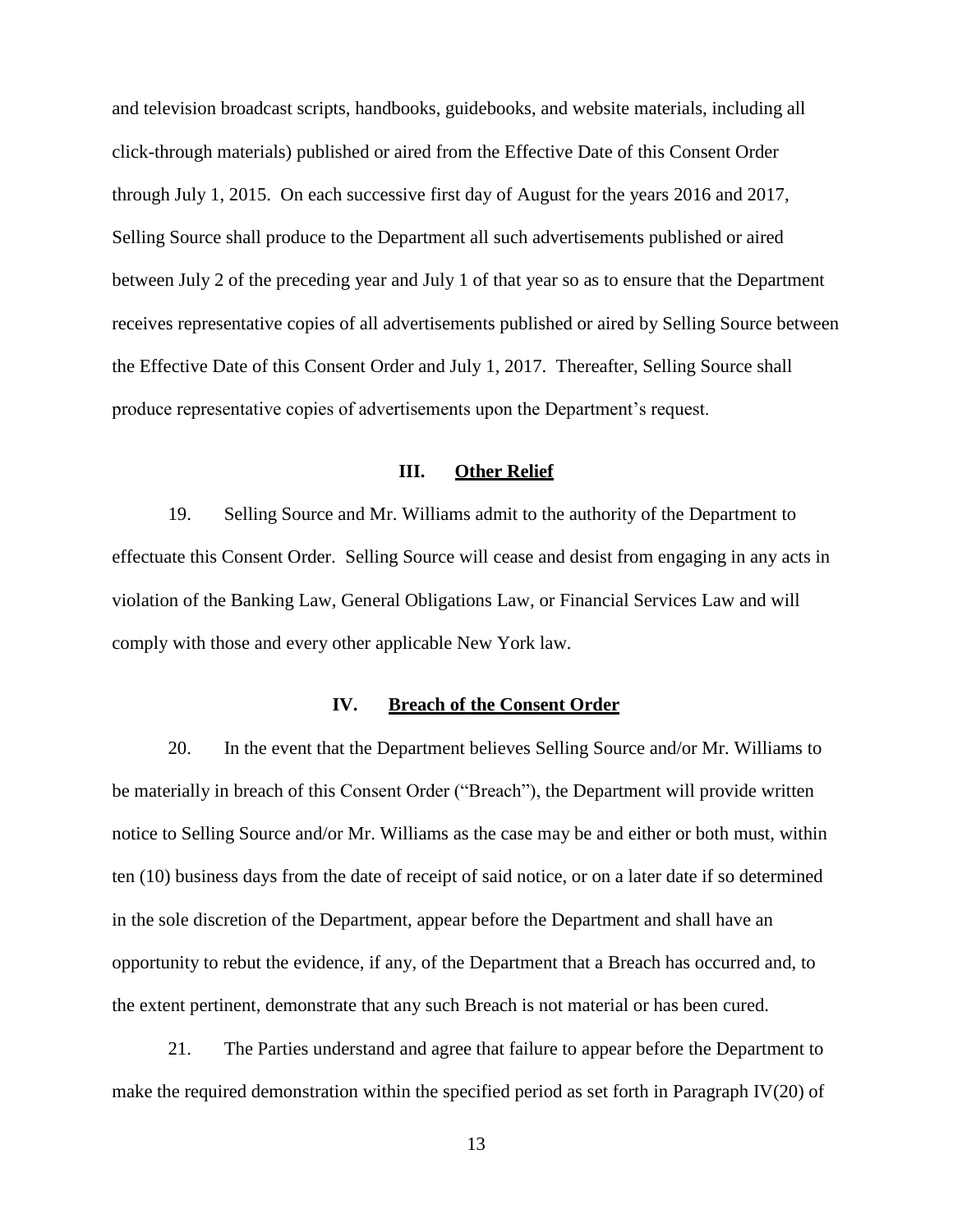this Consent Order is presumptive evidence of a Breach thereof. Upon a finding of Breach, the Department has all the remedies available to it under New York law and may use any and all evidence available to it in connection with all ensuing hearings, notices, orders and other remedies that are available.

### **V. Other Provisions**

22. Nothing in this Consent Order shall be construed to prevent any consumer from pursuing any right or remedy at law.

23. Respondents will submit to the Department annual affidavits of compliance with the terms ofthis Consent Order for a period of three years commencing annually from the Effective Date ofthis Consent Order, except that Selling Source's affidavits shall accompany the payments specified in Paragraphs  $I(1)$ -(6).

24. If Selling Source defaults on its monetary obligations under this Consent Order, the Department may terminate this Consent Order, at its sole discretion, upon ten  $(10)$  days' written notice. In the event of such termination, Selling Source expressly agrees and acknowledges that this Consent Order shall in no way bar or otherwise preclude the Department from commencing, conducting or prosecuting any investigation, action or proceeding, however denominated, related to the Consent Order, against Selling Source or Mr. Williams, or from using in any way statements, documents or other materials produced or provided by Selling Source or Mr. Williams prior to or after the date of this Consent Order including, without limitation, such statements, documents or other materials, if any, provided for purposes of settlement negotiations.

25. The Department has agreed to the terms ofthis Consent Order based on, among other things, the representations made to the Department by Respondents — either directly or through their counsel — and the Department's own factual Investigation. To the extent that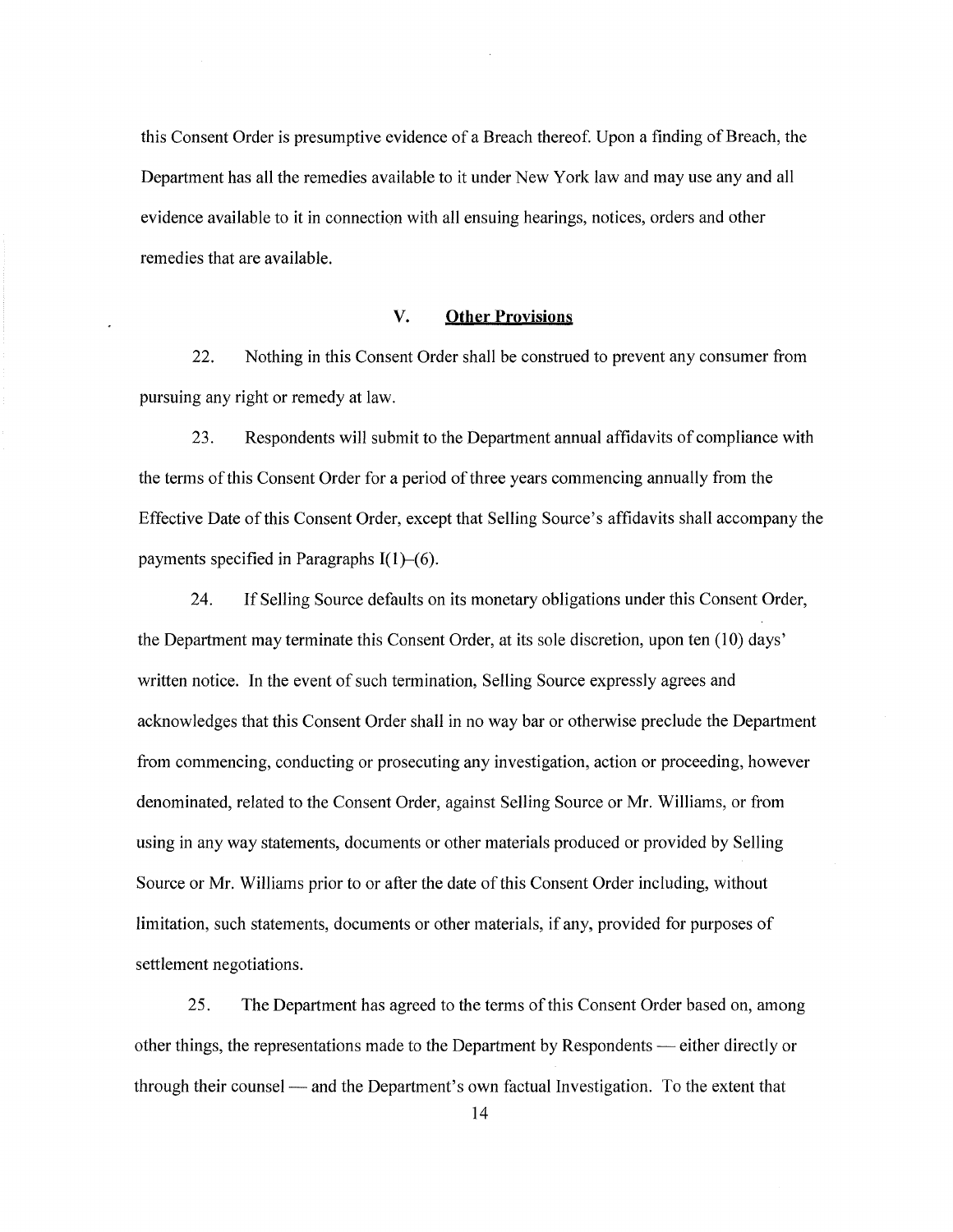representations made by Respondents — either directly or through their counsel — are later found to be materially incomplete or inaccurate, this Consent Order is voidable by the Department in its sole discretion.

26. Upon the request of the Department, Selling Source and Mr. Williams shall provide all documentation and information reasonably necessary for the Department to verify compliance with this Consent Order. Respondents represent and warrant, through the signatures below, that the terms and conditions of this Consent Order are duly approved, and execution of this Consent Order is duly authorized. Respondents shall not take any action or make any statement denying — directly or indirectly — the propriety of this Consent Order or expressing the view that this Consent Order is without factual basis. Nothing in this paragraph affects Respondents' (a) testimonial obligations; or (b) right to take legal or factual positions in defense of litigation or other legal proceedings to which the Department is not a party.

27. All notices, reports, requests, and other communications to any party pursuant to this Consent Order shall be in writing and shall be directed as follows:

If to the Department:

New York Department of Financial Services One State Street, New York, New York 10004-1511 Attention: Adam P. Schleifer, Special Associate Counsel

If to Selling Source:

Glenn McKay, CEO; Brad Norton, General Counsel 325 East Warm Springs Road, Suite 200, Las Vegas, NV 89119

If to Mr. Williams:

Michael B. Miller; David Fioccola Morrison & Foerster, LLP, 250 West 55<sup>th</sup> Street, New York, NY 10019 and Nina L. Shaw Del Shaw Moonves Tanaka Finkelstein & Lezcano 2120 Colorado Avenue, Suite 200, Santa Monica, CA 90404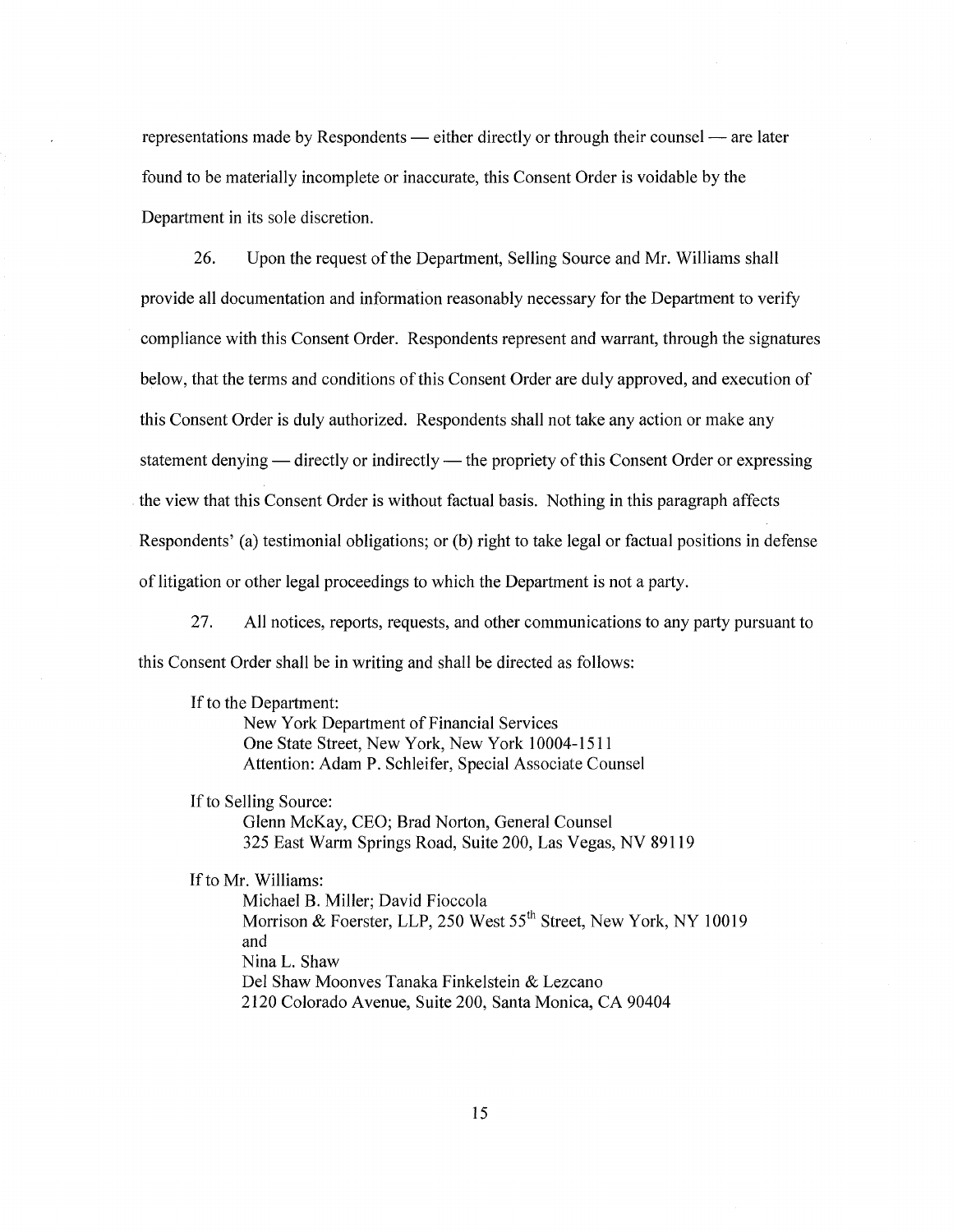28. This Consent Order and any dispute thereunder shall be governed by the laws of the State of New York without regard to any conflicts of laws principles.

29. Selling Source and Mr. Williams waive all rights to further notice and hearing in this matter as to any allegations of past violations up to and including the Effective Date ofthis Consent Order and agree that no provision of the Consent Order is subject to review in any court or tribunal outside the Department.

30. This Consent Order may not be amended except by an instrument in writing signed on behalf of all the parties to this Consent Order.

31. This Consent Order constitutes the entire agreement between the Department and Selling Source and Mr. Williams and supersedes any prior communication, understanding or agreement, whether written or oral, concerning the subject matter ofthis Consent Order. No representation, inducement, promise, understanding, condition, or warranty not set forth in this Consent Order has been relied upon by any party to this Consent Order.

32. In the event that one or more provisions contained in this Consent Order shall for any reason be held invalid, illegal, or unenforceable in any respect, such invalidity, illegality, or unenforceability shall not affect any other provisions of this Consent Order.

33. This Consent Order may be executed in one or more counterparts, and shall become effective when such counterparts have been signed by each of the parties hereto and So Ordered by the Superintendent of Financial Services or his designee (the "Effective Date").

34. Upon execution by the parties to this Consent Order, the Department will discontinue the Investigation as to and against Selling Source as defined at note 1 and Mr. Williams solely with respect to the practices and the misrepresentations set forth herein through the Effective Date ofthis Consent Order. No further action will be taken by the Department against them for the conduct set forth in this Consent Order provided they comply with the terms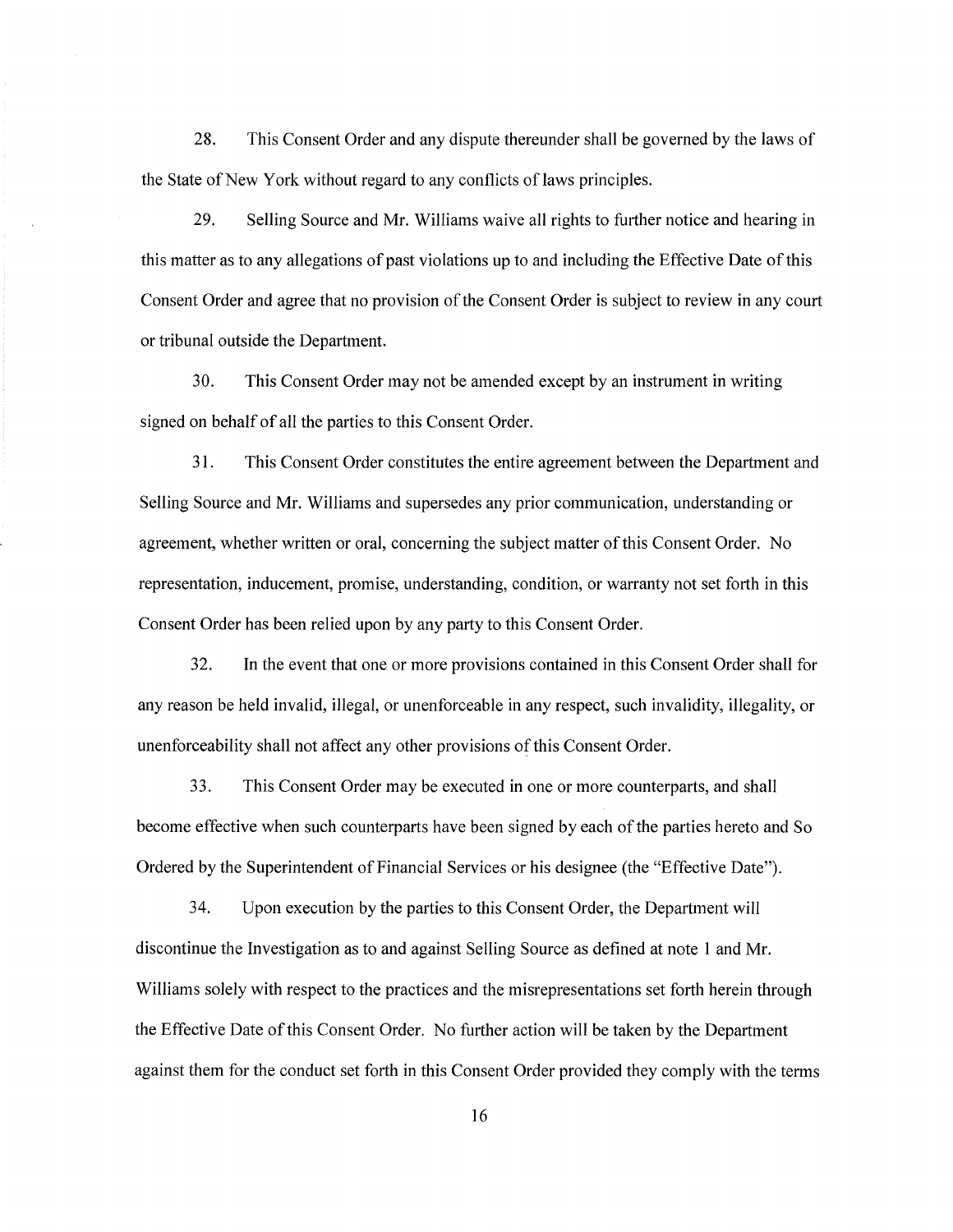of the Consent Order. This Consent Order does not discontinue any investigation with respect to any other individual or entity.

**WHEREFORE,** the signatures evidencing assent to this Consent Order have been affixed hereto on the dates set forth below.

DEPARTMENT OF FINANCIAL SERVICES

By: goy Feigerban

Executive Deputy Superintendent Financial Frauds and Consumer Protection

March 9, 2015

Selling Source, LLC on behalf of itself and all of its subsidiaries,

By:

Glenn McKay, CEO

March 9, 2015

MoneyMutual, I By:

Glenn McKay for Selling Source, LLC, Mgr.

March 9, 2015

Partner Weekly,  $By:$ Glenn McKay, CEO

March 9, 2015